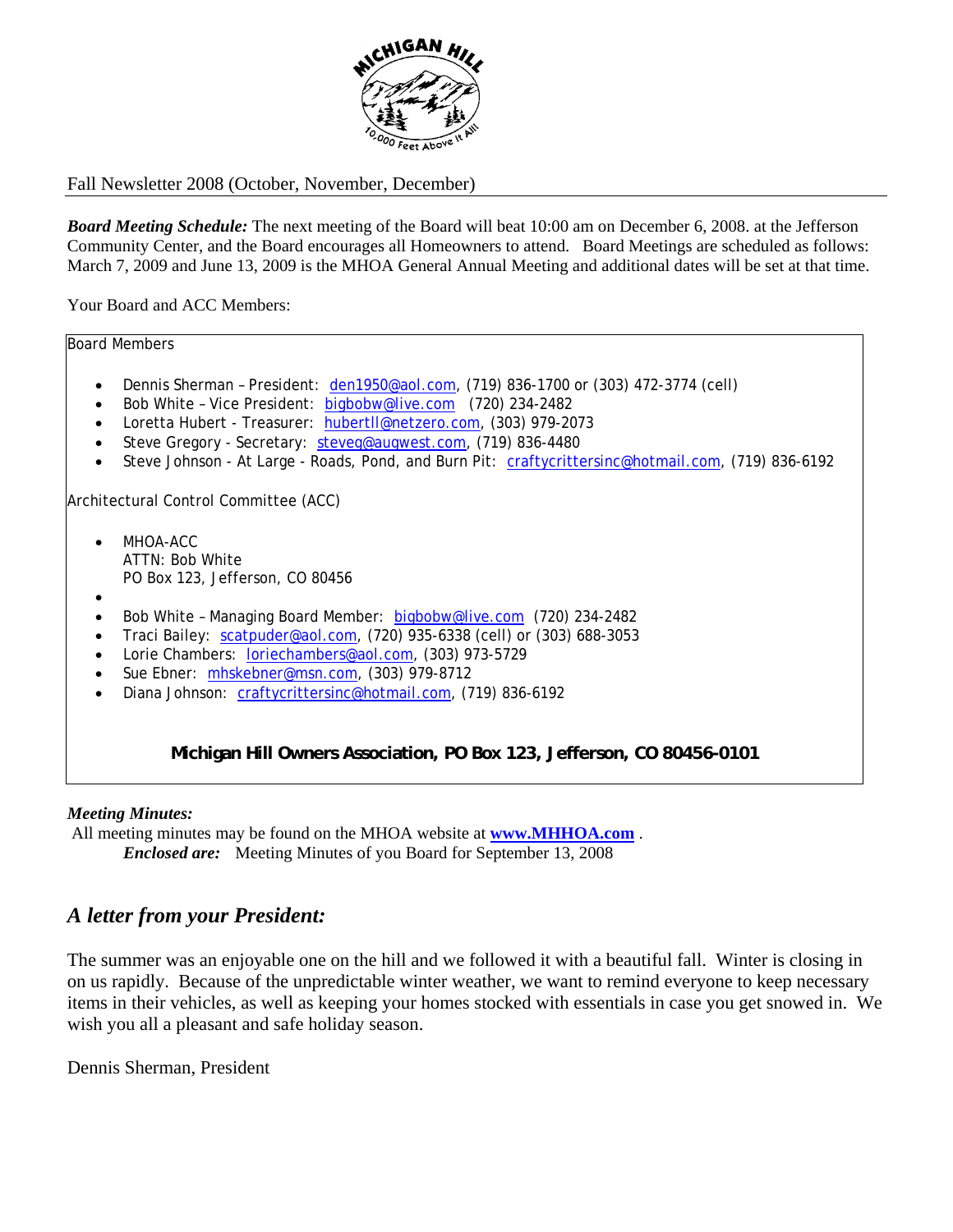## *Roads:*

A note from Steve Johnson, At Large, Roads, Pond, Burn Pit:

The Michigan Hill North entrance will remain open for as long as Mother Nature will let us use it. If the entrance is closed we will utilize the signs put up last year. Sheldon will plow as needed. Be safe and have a wonderful holiday and a warm winter.

Here Comes the Snow!! LET'S GET PREPARED! All of us on Michigan Hill know the winter of 2007-2008 was tasking for many of us on the hill..

At the MHOA Annual meeting held on June 7, 2008 we welcomed a Guest Speaker, Lori Hodges from Park County Office of Emergency Preparedness (PCOOEP) to speak about what homeowners should do to BE PREPARED for this winter. The Board has enclosed some information material in this newsletter courtesy of the Office of Lori Hodges and PCOOEP guidelines to assist you in becoming prepared. You may also visit their website at www.parkco.us/oem for further information.

### LETS' BE SAFE THIS WINTER!

*Important Numbers:* **Please take note and post in a convenient place. Important numbers to assist Homeowners in the event of emergency or for general questions:** 

| 911          |
|--------------|
| 719.836.4122 |
| 719.836.4331 |
| 877.315.7623 |
| 719.836.2605 |
| 719.836.3244 |
|              |

Please remember, your Board of Directors, voted in by you, the homeowner, to uphold the Convenience and By-laws of the Homeowners Association and are in no way able to **lawfully enforce** inappropriate or **unlawful** behavior other than by Civilian means. It is the right and duty of **every homeowner** to report unlawful improprieties to our local law enforcement authorities. Please refer to the important numbers when needed. If you have any questions or concerns always feel free to contact any one of your Board members via email or by telephone.

#### *Architectural Control Committee (ACC):*

### **A Note from Bob White, Vice President/Managing Board Member:**

The ACC has had several applications for new construction, additions and miscellaneous improvements this summer. All have been in order and approved. If anyone is anticipating any new construction for next year now is the time to submit your application. Get it approved now and you won't incur any delays to your schedule should there be any problem with your plans.

Thanks, Bob

A reminder to homeowners who are submitting please be mindful that by existing bylaws it is required to submit for ACC approval an "Architectural Submittal Form" which can be found and printed off the MHOA website at **www.MHHOA.com** or you may get a form by contacting any one of your ACC or Board members. **Prior to any construction or painting changes**, this form, along with a drawing of the proposed structure location with respect to property lines should be submitted to an ACC member for ACC review and approval. The purpose of the ACC is to enforce the Covenants and Bi-laws of Michigan Hill for all to enjoy.

Fines and specific violation costs were the topic of the Board of Directors at the December 1, 2007 meeting, and became effective January 1, 2008. Failure to submit and ACC request form to the ACC and receive approval for any construction on Michigan Hill will result in penalty to the property owner, per occurrence, in the amount of five thousand dollars (\$5,000.00). Make sure you get ACC approval and of course you're County building permit!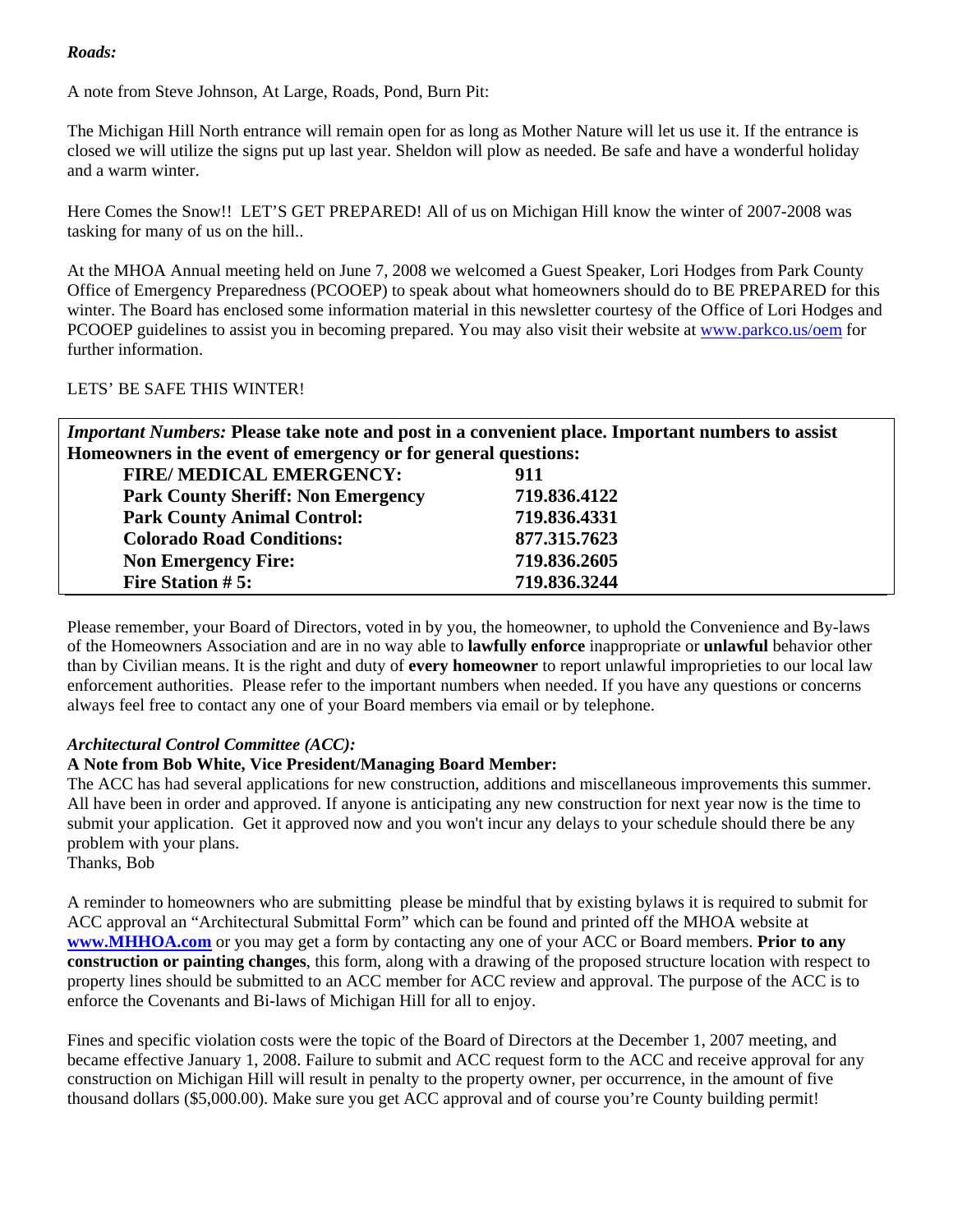## *Michigan Hill Newsletter:*

In an effort to keep all MHOA homeowners in touch with the happenings of our Hill we have started a quarterly newsletter. This is an effective communication tool, yet a large expense to our Association and it is felt that these Dollars could be wisely used in other areas. If you would like to receive the MHOA Newsletter via email please send a request to the MHOA website at **www.MHHOA.com** or you may email me directly at scatpuder@aol.com to be put on the MHOA distribution list. For those of you that have requested receiving via email, thank you.

As always any mailing address, telephone or email changes should be addressed to the MHOA website. Thanks!

#### *A note from Loretta Hubert, MHOA Secretary*

*Annual Dues:* If you have not paid your 2008 dues, please contact Loretta Hubert at (303) 979-2073 to discuss options and assist you in getting current. Loretta has noted in the newsletter that she has had to file six (6) liens for past due Homeowners. She urges you to contact her as late fees add up fast!

*LOT COMPLIANCE*: The By-laws and Covenants of Michigan Hill and can be found on the MHOA website at **www.MHHOA.com)** All Homeowners are encouraged to read, understand, abide and be aware of the covenants and their rights as a homeowner with respect to Michigan Hill covenants and by-laws.

*Out Lots:* The location of these out lots can be viewed on the MHOA website and located in the "local Info" section. They are designated in GRAY. They are designed for the use of Michigan Hill wildlife to migrate as well as the natural pleasure of all homeowners. The out lots cannot be used by motorized vehicles under any circumstances as stated in the by-laws and covenants. The Board does everything possible to uphold and maintain these out lots and as Homeowners it is the responsibility of each of us to report unlawful activity to the local law enforcement authorities.

*Campers/Trailers:* In compliance with the by-laws and Covenants on Michigan hill. (These can be found on our website at **www.MHHOA.com**), campers and trailers may be brought to enjoy on "raw" land on a by use basis (bring it up for use, take it with you when you depart). IF you have an active building permit from the county, campers/trailers are permitted throughout your construction period. Owners must supply the ACC or a Board Member with a copy of your current building permit each year for your file. Campers/trailers cannot be left unoccupied/stored for an indeterminable amount of time unless you have an existing building permit or home on your property, you are then allowed to park and/or store a currently tagged camper/trailer on your property.

Pets: Park County has a leash Law that Pets (i.e.: Dogs) must be kept under the control of their owners at all times. Park County leash law is for everyone, even Michigan Hill homeowners.

There have been events in which pet owners have let their pets out in the morning to "do their thing" they have "done their thing" on other peoples property… this is NOT in compliance with Park County leash laws or Michigan Hill bi-laws and covenants. Please do not impede on your neighbors who are left with the task of picking up after "your" pet! Please be responsible for "your" pets and remember, no pet, should be a threat to wildlife, neighbors or neighbors pet(s) and your dog may not roam freely, with or without owner supervision. Michigan Hill bi-laws and Covenants do not apply to not only owners and guests but contractors and persons doing business on your property. If you have concerns contact your Board members, Park County Sheriff department OR Park county Animal control 719.836.4331 or assistance.

*Open Forum:* Have a question, Michigan Hill comment, concern or idea to make your MHOA newsletter a better read, a question for your Board, a specific item you would like addressed, an announcement; The Michigan Hill newsletter welcomes your input. Please send it to us via email to **www.MHHOA.com**, a call to a Board member or to the Newsletter at www.scatpuder@aol.com. These will be reviewed by the Board prior to submission.

 **I continually forget to include this in the Newsletter: FOUND !!! at the June 2008 Annual meeting:** I have a round Tupperware container and a large serving spoon that one of the homeowners was gracious to have brought to the meeting and left there. … IS IT YOURS?? I have it …Please contact Traci Bailey at Cell: 720.935.6338 or leave a message (weekends) at our cabin number 719.836.2309 and I will arrange to get it back to you….